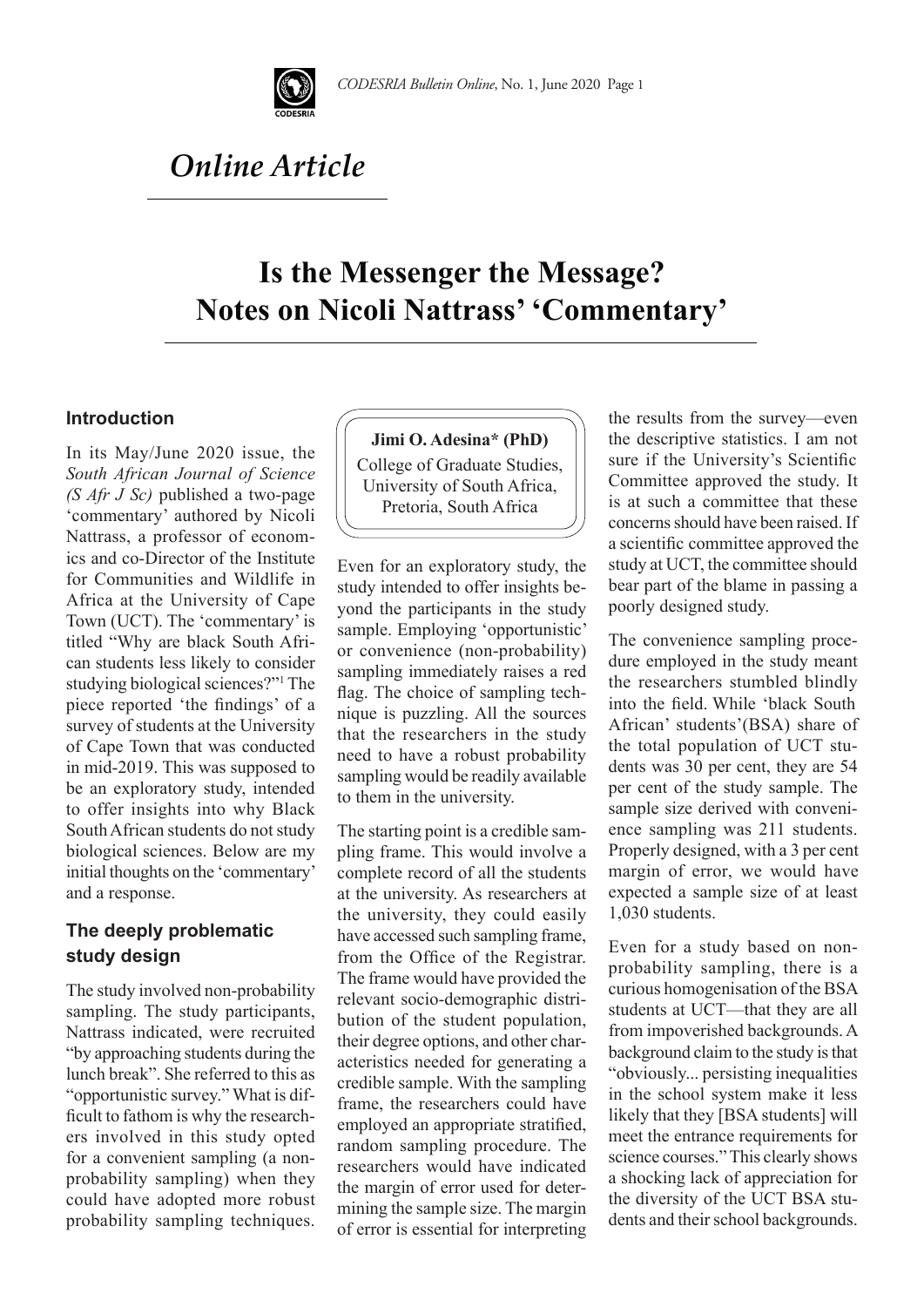The issues raised above immediately undermine the author's capacity to make any credible inferences about the study population, much less the study universe. Similarly, the study cannot make any inferences about BSA students at UCT (beyond those in the study sample), much less BSA students in the country. The title and conclusion of the 'commentary' make claims that cannot be supported by the study design—even the ones that supposedly repudiate race as a critical variable with predictive power (see further discussion below).

A study on why BSA students 'are less likely' to consider studying biological sciences is not the same as 'no BSA student' considered studying biological sciences. If the population of BSA students in UCT is 30 per cent but the share of BSA among those studying Biological Sciences was 35 per cent, the share of BSA students studying Biological Sciences would still be low relative to the other categories of students but would be higher than their overall share of the university student population. The author makes no effort to engage with this scenario.

For a study concerned with explaining why BSA students are less likely to study the Biological Sciences, a researcher would want to consider a sample stratified, at least, along the lines of those studying the Natural Sciences and those who are not. Since an organising assumption is the economic status of the students at the university, one would also have expected a sample stratified by such status. Why would 'materialist values' enter the equation, and a hypothesised reason for not choosing a career in conservation biology other than they choose well-paying professions because 'they are trying to escape poverty.' Financial aid could have been used as a proxy (a dummy variable) for students' economic status.

Further, what share of the surveyed BSA students (114 out of 211) is in the Humanities or the Natural Sciences, for instance, relative to the category 'Other students' would matter for the question that the author claims she sought to answer? Would a student's degree focus have some bearing on what they think of a question such as whether humans evolved from apes? Suppose a large share of the BSA students in the sample is registered in Theology, and these group of students consider the idea that humans evolved from apes absurd. Would that reflect their race classification or their disciplinary orientation? Would a BSA student studying Medicine or Zoology hold the same position?

For a sample that the author admits has a higher share of BSA students than the population, it is interesting that there is no attempt to allocate weight to the sub-categories of the sample (BSA students and 'Other students') when reporting the findings.

Nattrass notes that the result of her "exploratory regressions" is that attitudes are more important as predictors of the decision to study biological sciences, rather than "the crude indicator of being a black South African" (cf. Table 2 of the 'commentary'). A minor observation is that the failure to have a properly stratified sample becomes even more critical. If the whole sample is drawn predominantly from students outside the Natural Sciences, this would matter.

A more substantive objection arises from the dissonance between the *actual* results of the regression model and the conclusions that the author drew from the study. The regression model shows, *very clearly*, that the predictive power BSA (a race-category) diminished as the attitudinal variables entered the regression model. By the time the fourth attitudinal variable was entered into the model, the predictive power of BSA race-category had declined from a minus 17 per cent to a minus zero per cent. When the race category variable was dropped entirely from the model, the attitudinal variables retained their predictive power. The pressing question to ask the author is this: if being a BSA student is less or not a predictor of whether one considered studying (zoology or) biological sciences, what is the purpose of the title of the paper? Is the title intended for a shock effect or a pretension to being relevant to the transformation project at the university? Given the low or no predictive power of racecategory in the model, "Are black South African students likely to consider studying biological sciences?" would have been a more appropriate title. In such a case, the answer would then have been in the negative: a definite 'No'.

The same diminished predictive power of the race-category of 'black South Africans' is evident in the regression model reported in Table 3 of the commentary: to explain the probability of supporting "wildlife conservation but have no interest in pursuing a career in it." By the time the three other attitudinal variables (including the 'anti-conservation index') were added to the regression, the predictive power of the BSA race-category declined from 16 per cent to 3 per cent; even the 16 per cent was only significant at 5 per cent probability. Interestingly, the regression model suggests that if you like having the starlings around at UCT, you are 28 per cent *less likely* to say that you support "wildlife conservation but have no interest in pursuing a career in it." Either way, attitudinal dispositions not race-category rule the day!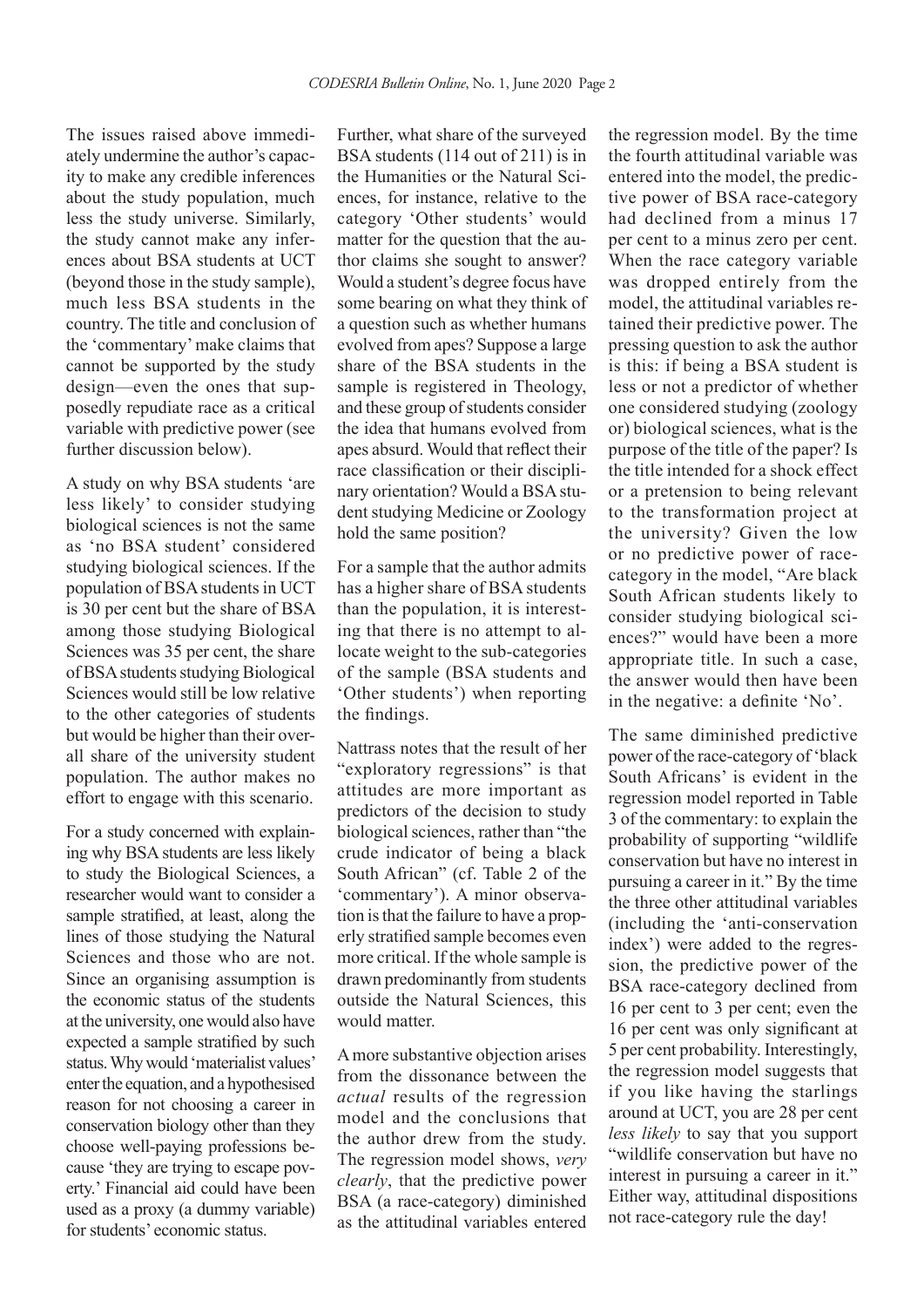Yet, even with the low predictive power of race-category in the model, lurking under the cover are race explanations. This plays out in two ways. The first concerns the pattern of attitudinal disposition ascribed to the BSA variable. The variable may not be a good predictor, but the attitudes that are the predictors are racially ascribed. The black South African students in the sample are presented as less likely to agree that humans evolved from apes than the 'Other students.' The BSA students are less likely to like having the redwing "starlings around at UCT." They are more likely to agree to the statement that "I support wildlife conservation but have no interest in having a career in it." All these are statistically significant in the Fisher's Exact Test results that the author presents. Race explanation remains; only that they are disguised as attitudes.

Again, here is the rub: as mentioned earlier, the predictive power of race-category disappears as more attitudinal variables are entered into the regression model (Table 2), or it declined precipitously (Table 3). In other words, the correct interpretation of the regression statistics is that *regardless of the race categories of the respondents*, the attitudinal variables are better predictors of whether a student considered studying conservation biology. Here we should provide further comments on the results presented in Table 1 of the 'commentary' that suggests that the correlations of the attitudinal variables and race-category (as a proxy dummy variable) are mostly statistically significant. This is derived from the Fisher's Exact Test results. Again, here is the rub: Fisher's Exact Test results are for descriptive statistics. The results of the regression model that render the author's conclusions absurd are *inferential statistics*. Descriptive

statistics merely describe the distribution of the sample (within a given confidence interval). Predictions are better based on inferential statistics.

Even so, all these are moot. A poorly designed study will, in all probability, produce bad data. No amount of regression or other inferential statistics can fix that foundational problem. The aphorism, in statistical analysis, of "garbage in, garbage out" would apply.

What is particularly troubling is that despite the evidence in the model, that the race-category variable has little or zero predictive power, Nattrass draws entirely race-based conclusions. I address this further in the section below: *Presuppositions and Prejudice*. Is the dissonance between the conclusions Nattrass draws and the results of the regression a question of misreading the science or prejudice? Nattrass is too senior a scholar for the former to hold. Is the messenger the message?

A further concern is that the study reduced 'biological sciences' to conservation biology. "Biological sciences is the study of life and living organisms, their life cycles, adaptations and environment. There are many different areas of study under the umbrella of biological sciences, including biochemistry, microbiology and evolutionary biology."2 Biological Sciences, it seems, is not reducible to conservation biology! How many BSA students at the university and other universities in South Africa are studying other biological sciences other than conservation biology and wildlife? The author fails to allude to this in the study. The author's lack of self-reflexivity is glaring. She is a professor of economics. She moved into the field of conservation well after she became an economics professor. She is interested in conservation but did not make a career

in it. Would that biographical detail not have prompted a more nuanced approach to the suppositions that underpin the study, the framing of the questions in the survey instrument (questionnaire), and how the findings are reported?

The precise definition of 'black South African students" is unclear from the study. There are two distinct uses to the idea of 'Black'. The first is the contemporary (official) use in South Africa (post-1994). This harks back to the use within the Black Consciousness Movement. It refers to all those who would have been considered 'non-White' under apartheid. Black would be a composite descriptor for Black-Africans, Coloured, and Indians/Asians. There is a second, more restrictive use of 'Black South Africans'; it harks back to those who under apartheid were classified as 'Black' or 'Bantu.' From the statement of the share of the BSA student in the total UCT student population, one gets the impression that Nattrass' definition of 'Black South Africans' is the same as those previously referred to as 'Bantu.' That may matter, it may not; but the choice may indicate specific proclivities.

For a poorly designed non-probability survey, based on a sample of UCT students, claims about the population parameters from the survey sample statistic is something to avoid. Yet, Nattrass goes ahead to make generalisations that ignore the non-probability design of the study. A simple rule of quantitative research is this: "if you did not design your study such that each element in the population had an equal chance of being selected, do not generalise from the study's findings." Do not make claims about a population parameter (within the range of the confidence interval) from a sample statistic. Put differently, never make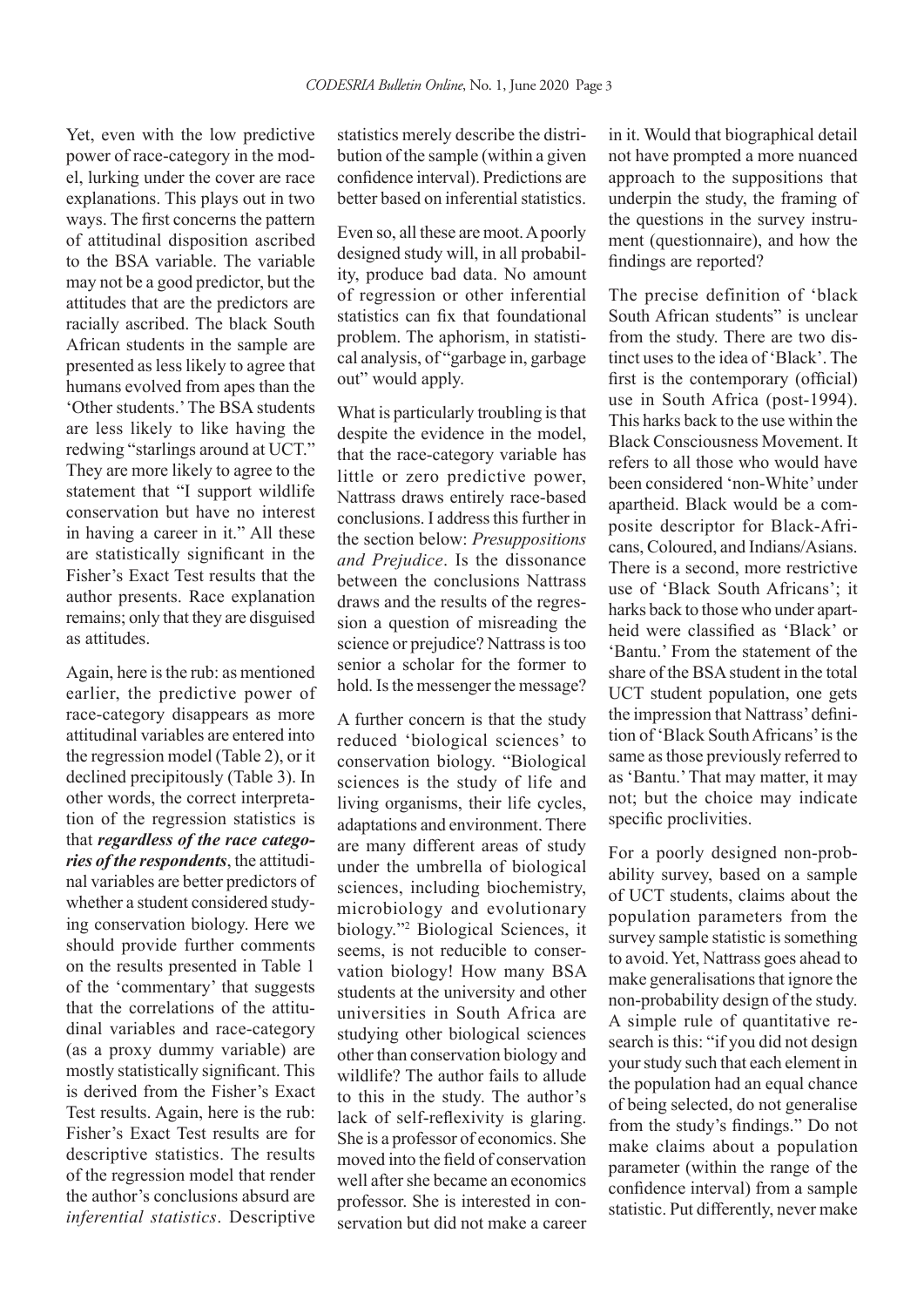claims about your study that it was never designed to carry. Nattrass' 'commentary' breached these simple rules of sample survey studies. She generalised from the sample not only to the study population (about BSA students at UCT) but to the study universe (about BSAs in South Africa beyond UCT).

There is a final concern with the reporting of the data from the study; it concerns aggregation. From the reporting of the regressions for the composite index used in Table 3 of the 'commentary', one gets the impression that the questions in the survey instrument were in the form of a Likert scale. However, the reporting on Table 1 involves a binary or categorical 'Agree' or 'Disagree' rather than the fuzzy set disposition of a Likert scale. Otherwise, it is difficult to see why Nattrass reports Fisher's Exact Test results. This is not a minor concern since what it does is to elide the more nuanced differences between someone who indicates a preference for 'disagree' as against 'agree', compared to others who expressed a preference for 'strongly disagree' against those who chose 'strongly agree.' The 'distance' between the former respondents is much less than the distance between the latter respondents. That precisely is the value of a Likert scale. Further, what happened to the respondents who selected 'Neutral' as their preferred answer? Keeping the data in the original Likert scale form in which it was collected would not prevent getting a robust descriptive statistics result; that is what Exact Tests modules are intended to do, beyond the Fisher's Exact Test. The Exact Tests modules are available in the major statistical packages: SAS, Stata or SPSS.

## **Presuppositions and Prejudice: when is the messenger the message?**

A scientific study cannot (and should not) be rejected purely on the ground that the result offends a segment of the population, even one with a population share of 80 per cent. A predictable response to such rejection (on the ground that it offends) is "Don't shoot the messenger." But what if the messenger is the message?

A study may be rejected based on the prejudiced presuppositions that underpin it. You reject such a study because it breaches the fundamental ethics of research. A researcher whose research is driven by prejudice undermines any claim to the protection of the defence of academic freedom. As Chinua Achebe notes concerning Joseph Conrad's *The Heart of Darkness*, "travellers with closed minds can tell us little except about themselves."3 The Nattrass paper is shot through with presuppositions that are products of prejudice rather than science.

Beyond the disadvantage imposed by relatively weak schools, Nattrass suggests that BSA students' choice of degree subjects is "likely to be [for] other reasons too, notably materialist values and aspirations." This underlining assumption is made without any evidence, and no authority cited. The presupposition—something previously enunciated by Nattrass<sup>4</sup>—is that "crass materialism" characterises black South Africans in the post-apartheid South Africa. By Black South Africans, of course, one gets the impression that Nattrass means '(Black) Africans' in contemporary South African parlance or the 'Bantu' in the old apartheid-era classification.

Despite the diminished (or nonexisting) explanatory power of race-category in the model, which Nattrass conceded, nonetheless, she insists that:

> *In short, the survey results suggest that black South African students are less likely to consider studying biological sciences than other students, and that this stance was linked primarily with career aspirations... and these were associated with materialist values and attitudes to local wildlife* (p.13)*.*

No, they do not. Such 'result' is a thumb-suck. She suggests that BSA students are more likely to opt for degrees in accountancy and law because these are better paying. This is intended to underpin the claim of a materialist disposition among black South Africans. No evidence exists in the study to support this claim; no authority offered, and the study offers no such insight. Evidence external to the study would suggest something entirely different, when we consider the two professions, whose choice, are supposed to be the signifiers of materialist disposition among BSA students.

As of January 2019, there were 27 223 attorneys in South Africa. Fiftysix per cent are "White attorneys", and 44 per cent are "Black attorneys (African, Coloured and Indian)."5 That is against a national population share of 7.9 per cent White, and 92.1 per cent Blacks (Black African: 80.7, Coloured: 8.8 per cent, Indian/Asian: 2.6 per cent).6 The distribution of Chartered Accountants in South Africa is even more skewed. As of May 2020, 46,841 Chartered Accountants were on the register of the South African Institute of Chartered Accountants. Of these, 68.63 per cent were White (32,151), and 31.37 per cent Black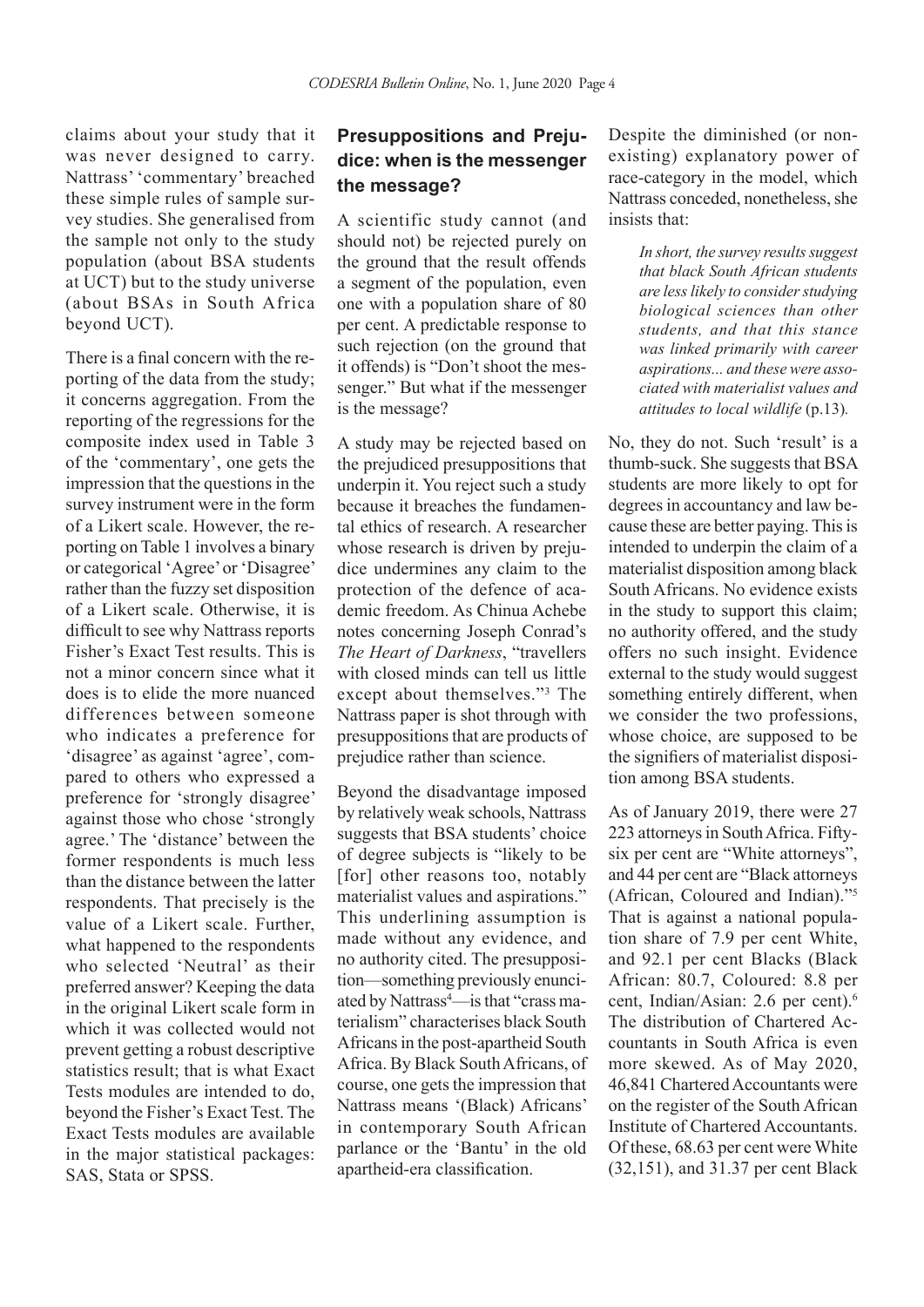(14,306). There were 6,670 Black Africans CAs or 14.23 per cent of the total number of CAs in South Africa; 1,904 or 4.06 per cent were Coloured; and 5,732 or 12, 23 per cent were Indian/Asians<sup>7</sup>

Given the distributions in the legal and accounting professions, how is the decision of a Black (African) student to study law or accountancy considered 'materialistic'? Would a White student who decides to study law or accountancy have been labelled 'materialistic'? I once heard a dean at a Faculty Board meeting say that as far as transformation is concerned, he is "a minimum compliance person." Is labelling Black (African) students going into the legal and accountancy profession materialistic driven by the same disposition? Is this the subversion, by other means, of a country's effort to overcome the prevailing legacy of its racist past? Consider a hypothetical situation where ALL 'black South African' students take to heart Nattrass' subliminal injunction not to be 'materialistic'—by not going into law and accountancy—would that not render permanent the apartheid footprint on the professions? As the saying goes, there are many ways to skin a cat—the cat of transformation here.

In reporting the survey results, Nattrass' analysis takes a curious turn. She constructs what she calls 'an anti-conservation index' or a *Fallist* index! (More about this below). The 'anti-conservation index' is a composite measure drawn from three questions, using the Likert scale (1 for strongly disagree to 5 for strongly agree). The questions include whether national parks should be scrapped, to whether disciplines like conservation biology are colonial and should be scrapped, and whether the respondents like having the redwing starlings on the UCT campus.

Nattrass links the 'materialist index' to the World Values Survey. There is a claim that the twelve questions used in the World Values Survey as composites for the materialist index were included in the UCT survey. The distribution for the variables was not presented in the table that reports the descriptive statistics. Most significantly, the materialist index drawn from the World Values Survey has nothing to do with whether a respondent was studying accountancy or law. There is no evidence that the survey included a question of whether a student was studying accountancy or law. The 'anti-conservation index' and the 'materialist index' are attitudinal measures. *These attitudes are held by BSA and OS respondents in the study*. Yet, in the conclusion, Nattrass reverts to a student's choice of professions (law or accountancy?). "Materialist values" are presented as "a key determinant of not desiring a career in conservation" (p.13). The conclusions drawn concerning 'materialist values of the BSA students is neither consistent nor derived from the study; it would seem that they derive from the author's predisposition rather than science.

Here is a further problem: the regression analysis suggests that the predictive power of the 'materialist index' is only 5 per cent (Regression 3.3 and 3.4), same as the 'anticonservation index'. This is against a 28 per cent predictive power a respondent saying they liked having the redwing starlings around the UCT campus. The predictive power of the BSA race-category dropped from 16 per cent to 3 per cent. One imagines that this was a dummy variable. The question that follows would be: Why emphasise the 'anti-conservation' and 'materialist' values and whether one likes having redwing starlings on the campus? Why resort to the claim that the career aspiration of BSA students hinders their preference for studying biological sciences, when the attitudinal variables, *regardless of race-categories*, have higher predictive powers?

Concerning the index based on the World Values Survey, citing Inglehart (1990) Held et al. (2009: 57) distinguished materialists from post-materialists thus: "materialists [are mostly concerned] with physiological needs and stress physical and economic security… Postmaterialists, by contrast, strive for self-actualisation, stress the aesthetic and the intellectual, and cherish belonging and esteem."8 How does taking up a career in conservation translate into being post-materialist? Conservation is big business in South(ern) Africa. In 2015 alone, the value of wildlife hunting value chain was R10.1 billion. The hunting component of the value chain was valued at R5.1 billion. Trophy hunting of kudu alone was valued at R1.2 million, at R13,000 per head of the animal killed for trophy. In the same year, a lion was sold for R230,000; the average price of a buffalo was R334,841—eighty-four buffaloes were sold that year.<sup>9</sup> There no halos waiting to be placed, ipso facto, on the heads of people in the industry. There are decent people concerned with protecting animals, habitats, and fauna. But there are those operating the canned hunting business; some breed lions to be slaughtered. You could argue that those involved in the business are more concerned with economic security needs than 'self-actualisation.' What more, trophy hunting involves the needless slaughter of wildlife for the hunter's self-amusement.

What would have happened if Nattrass took into consideration the fact that her data shows that 89.4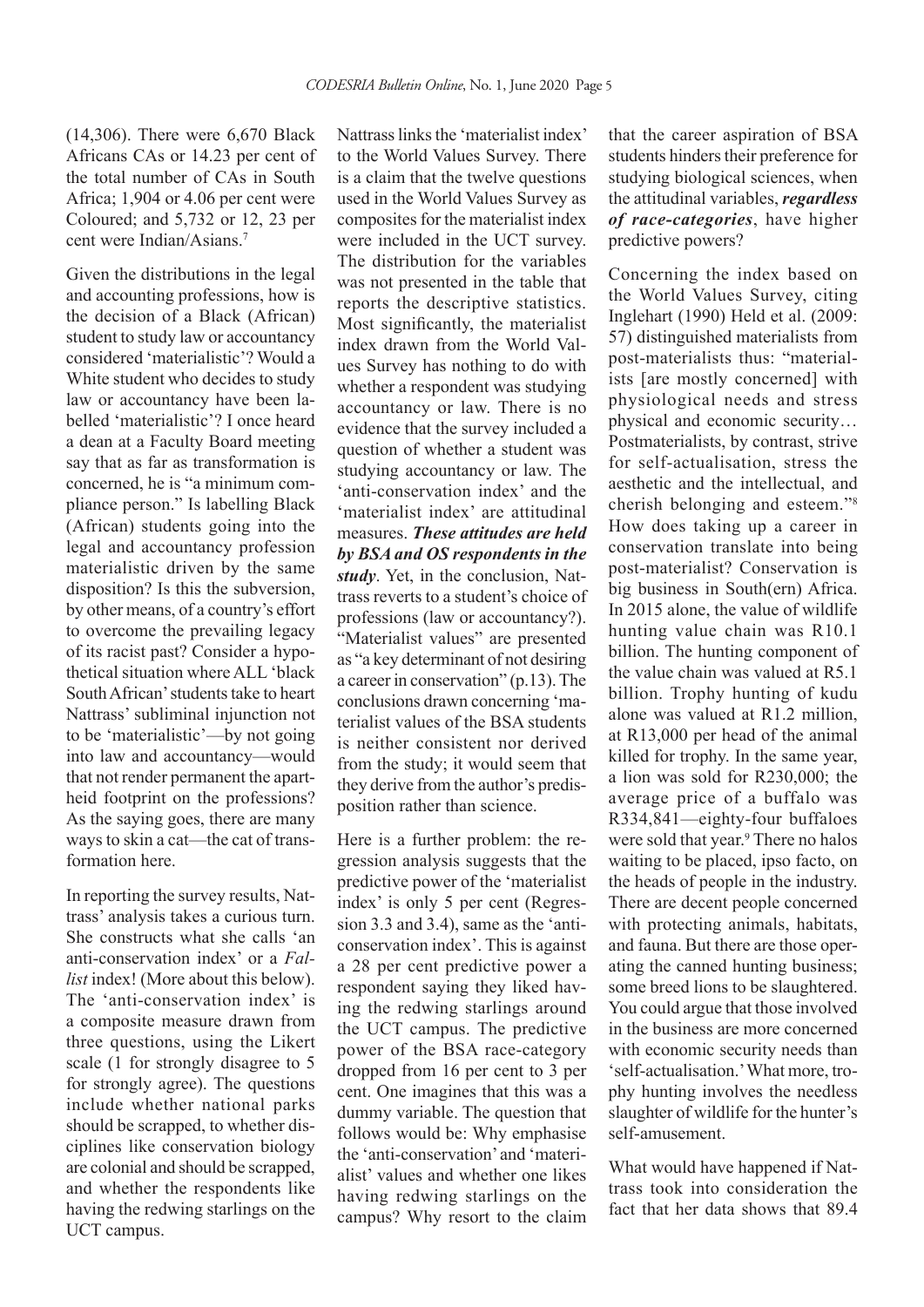per cent of the BSA students in the survey disagree with the statement "that many of South Africa's national parks should be scrapped and the land given to the poor" (against 94.7 per cent of 'Other students')? Other than a problematic hook on which the author seeks to hang prejudice, it is difficult to see how not wanting to pursue a career in conservation translates into being 'materialist', and then proceeding to hang this on the neck of the BSA students. The issue of absent self-reflexivity raised earlier apply. Does Achebe's aphorism offer some insight?

As a penultimate issue in this section, let us return to the so-called Fallist index. Regressions 3.3 and 3.4 in the 'commentary' involve what the author refers to as the "'anti-conservation' (or 'Fallist')" index. Nattrass' claim that "disciplines like conservation biology are colonial and should be scrapped from UCT" are Fallist positions or opinions. She offers no evidence that this is the case or that there is such an opinion that was issued by the 'Fallist movement.' Indeed, is there a Fallist opinion, in the singular, that 'conservation biology' is colonial and should be scrapped from UCT? If there is something about the Fallist movement, it is the absence of a central authority that would purport to speak for everyone involved in the protests. Indeed, you could argue that while the Rhodes Must Fall phase of the movement was driven by the poor record of transformation (epistemic and cultural Eurocentricism) of their respective universities, the prohibitively high university fees served as the driving force behind the Fees Must Fall phase. One phase highlighted epistemic and cultural barriers: the other the economic barrier.

One gets the impression of a researcher with a deep-seated antipathy towards the Fallist movement, manufacturing claims and attributing these to the people making the demands for overcoming the existing epistemic, cultural, and economic barriers to higher education. The troubling part of this is that Nattrass renders as irrational important conversations that the South African education system (not just the higher education sector) needs to have, and act upon. Is the rendering of a purported Fallist position as irrational part of the effort to delegitimise the demands for transformation? It is legitimate to object to some of the methods employed in the campaigns that defined the protest movements without demonising the demands or rendering them as irrational. The Fallist index would seem more a product of prejudice than a legitimate effort in pursuing a scientific inquiry. Finally, one must wonder if the reason for contriving the 'Fallist position', and reporting it, is not to suggest that Fallism has very low traction among [UCT] students; even among BSA students.

Further, one suspects a second layer of presupposition in the author's argument (possibly in the research instrument, as well): the false belief that 'Africans don't do conservation'; that conservation is alien to Africa. The larger argument is not so much about conservation, per se, but the modality of conservation. If you dispossess people of their lands and sources of livelihood to create a wildlife reserve for (European and American) tourists, those dispossessed have a right to question your idea of conservation. Thandika Mkandawire once referred to the 'eco-fascism' of those who demand nature reserves at the expense of the welfare of African people.<sup>10</sup> If you have no ontological link to such land dispossession, you would see the conservation area but not its origin and persisting consequences. This is

a classic case of *ontological disconnect*—a disconnection from, and a lack of empathy for, the bearers of a collective memory of dispossession and who inhabit its aftermath. It is legitimate to argue that mass extinction of biological species, wanton depletion of wildlife, trophy hunting, and canned hunting are as colonial as one can imagine, and a marker of racial capitalism.

## **Ethics of Journals and Peerreview criteria**

Given the very poor study design, the problematic presuppositions underpinning the paper ('commentary'), and the dissonance between the actual study results, on the one hand, and the conclusion and the title of the 'commentary', on the other hand, the question is how did this article get through the oversight process of the *South African Journal of Science*? One assumes that as a 'commentary' the paper would not have been subjected to peer-review, which would still not explain how the article got through the editors of the journal. Did it pass because of a shared community of prejudice with the author or lack of basic due diligence? The former is a problematic assumption that does not avail itself, easily, to confirmation. However, the latter is easily established. Even for a material that is not subject to the standard peer-review process, due diligence is still expected on the part of the editor(s). It took under five minutes for me to determine that the conclusions Nattrass drew in the 'commentary' had nothing to do with the results of the regression analyses she reported in the paper. Did the commentary slip through the due diligence expected of a leading journal of the premier academy in South Africa because of 'the halo effect'? Did a submission from a top scholar—without a doubt a brilliant academic—evade due diligence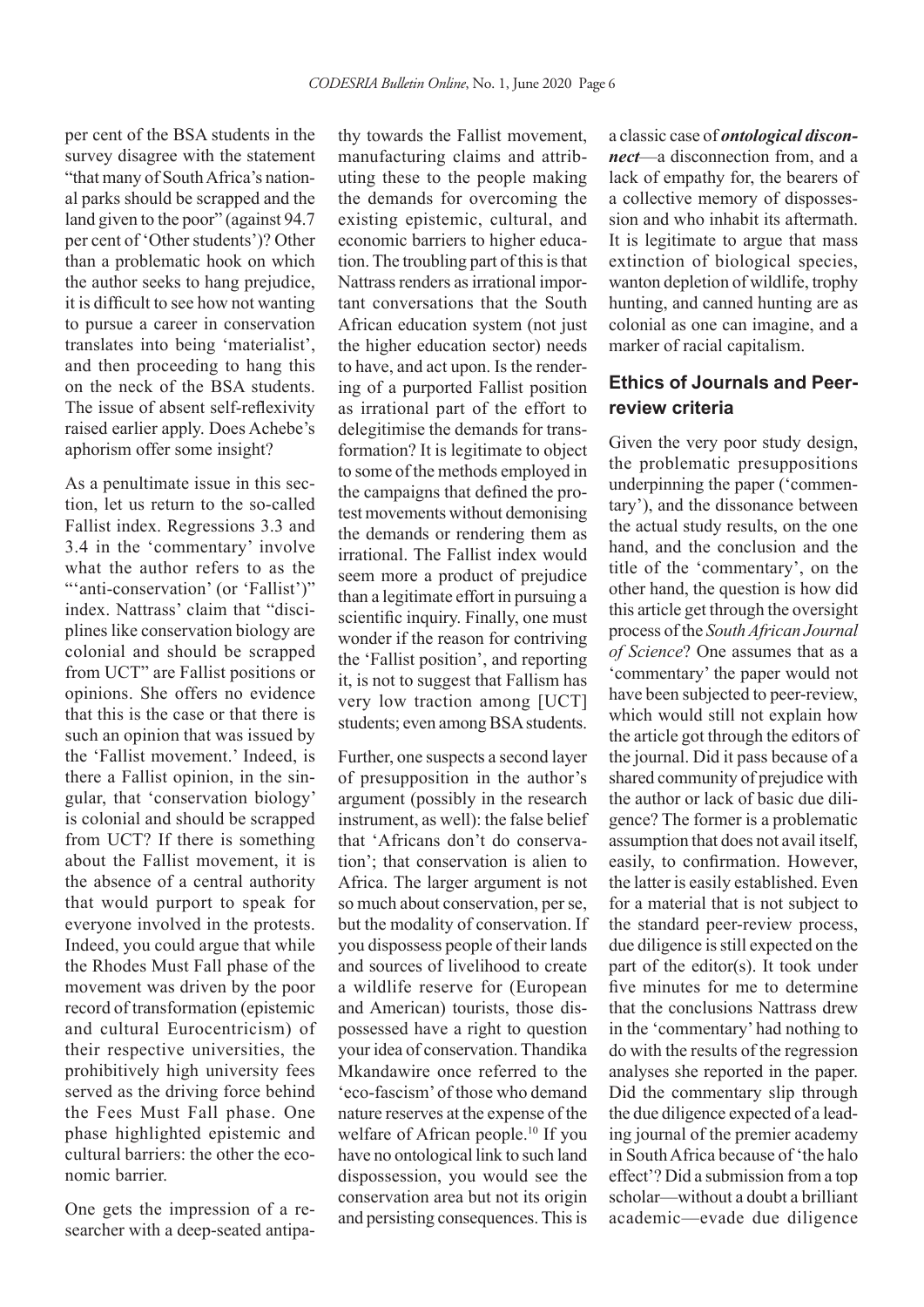because of her academic standing? The problem is that human history is suffused with examples that make it obvious being brilliant and prejudiced is not antonymous.

## **Postscript: When is the defence of 'academic freedom' a danger to academia?**

In the period since the firestorm of controversy erupted around the publication of Professor Nattrass' 'commentary', the right to academic freedom has been deployed as a defence.11 The statement by the AS-SAf Council is formally correct but misses the bigger picture. Nattrass herself has argued that her critics in the Black Academic Caucus at UCT are 'thought police.'<sup>12</sup> The Democratic Alliance (DA), an opposition political party, has charged that, in announcing an investigation into Nattrass' piece, "UCT is on a slippery slope to censoring its own academics."13 A group purporting to be "veterans of the 1968 Mafeje protest" decried "the treatment of Prof Nattrass" by invoking the defence of academic freedom.14 It is unclear if either the DA or the "veterans" *actually* read Nattrass' 'commentary'.

Here, I write as someone who was once sued, unsuccessfully, for writing an open letter, demanding that the authorities of a South African university respect the academic freedom of its staff members. The official of the university who brought the suit failed at the Magistrate Court<sup>15</sup> level, and on appeal at the High Court.16

Academic freedom is at the heart of the functioning of the academic and the broader research community. Its defence is central to the viability and survival of the academe. Without it, scholars(hip) cannot 'breath.' Scholars must be able to teach, undertake their research, and report their find-

ings without fear or let. To repeat an earlier statement, you do not reject the results of a study because it offends a segment of the population. You cannot and should not attack a researcher purely because some find the result offensive. Nonetheless, a proviso applies. Academic freedom cannot be a defence for bad science, especially where the reported 'findings' are prejudice-laden and driven by subterfuge rather than science. A scientist who cooks up data, make scurrilous claims not based on the alleged research can legitimately be subject to disciplinary action by his/her institution. Journals have retracted the publications of 'research papers' purely on the grounds of unethical conduct and invented data. Institutions can, legitimately, terminate the employment of an academic found guilty of misconduct, including fiddling the results of his/her research. In other words, the academe is framed by academic freedom as it is by the commitment of its members to conduct themselves in an ethical manner.

In November 1990, Africa's premier social science research council (CODESRIA) organised a conference on academic freedom in Kampala, Uganda. The conference was attended by the luminaries of the African social sciences: from Ali Mazrui to Archie Mafeje, Wangari Maathai, Claude Ake, Mahmood Mamdani, and Micere Githae Mugo. Out of the conference emerged *The Kampala Declaration on Intellectual Freedom and Social Responsibility*. 17 It remains Africa's most definitive statement on academic freedom. But it is one that acknowledges that academic freedom is only one wing by which the academe flies; the other is the duty of scholars to act ethically and responsibly. Article 19 of the Kampala Declaration was explicit in stating that: "Members of the intellectual community are obliged to discharge their roles and functions with competence, integrity and to the best of their abilities. They should perform their duties in accordance with ethical and highest scientific standards." The first eighteen articles of the Declaration set out the contents of the rights to academic freedom, and the duty of parties that should guarantee those rights.

A poorly designed study can be condoned on the grounds of inadequate proficiency in research methodology or how to conduct research. Scholars who misrepresent their data and deploy racially charged tropes (that their data does not support) would have acted in an egregiously unethical manner. In subverting the responsibility of the intellectual, they open themselves to repudiation and legitimate sanctions. Scholars, groups, and institutions that pull up the shield of academic freedom to protect themselves against scrutiny and reckoning that a scholar ought to face for unethical behaviour imperil *the collective integrity of the scholarly community*. They would undermine (inadvertently) a critical compact that the academe has with the rest of society: that when we pull up the defence of academic freedom, we are not merely trying to shield an offending party in the academe from scrutiny and accountability. Such a compact exists within our community as well. Mobilising the whole of the academe for the defence of academic freedom requires that we demonstrate, transparently, to *everyone within the academe*  that academic freedom is not being deployed to protect those whose conduct violates the social responsibility of scholars/intellectuals.

Appeals to the state to intervene in the affairs of the academe often arise because many in the community feel that we deploy the defence of academic freedom to shield the